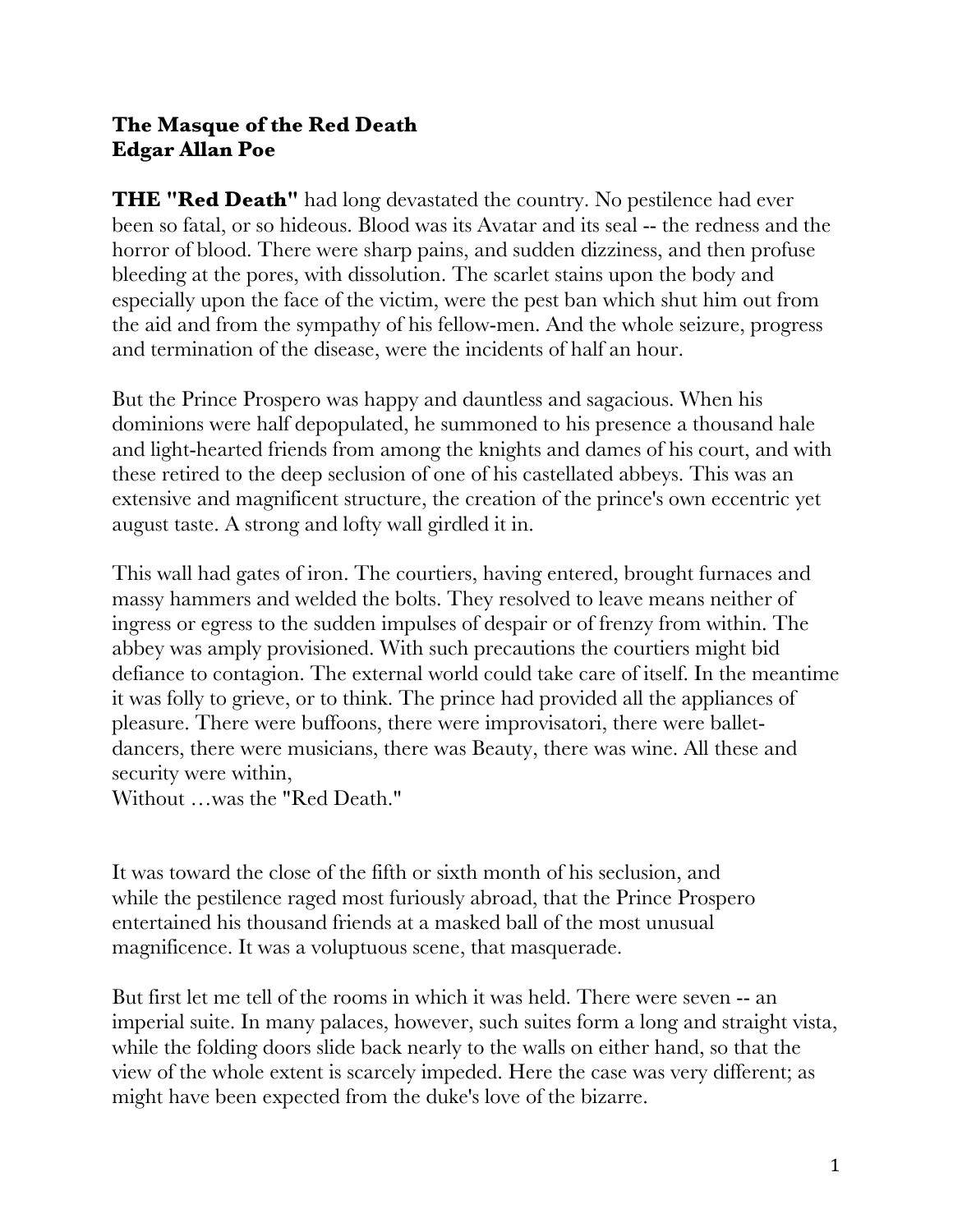The apartments were so irregularly disposed that the vision embraced but little more than one at a time. There was a sharp turn at every twenty or thirty yards, and at each turn a novel effect. To the right and left, in the middle of each wall, a tall and narrow Gothic window looked out upon a closed corridor which pursued the windings of the suite. These windows were of stained glass whose color varied in accordance with the prevailing hue of the decorations of the chamber into which it opened. That at the eastern extremity was hung, for example, in blue -- and vividly blue were its windows. The second chamber was purple in its ornaments and tapestries, and here the panes were purple. The third was green throughout, and so were the casements. The fourth was furnished and lighted with orange -- the fifth with white -- the sixth with violet.

The seventh apartment was closely shrouded in black velvet tapestries that hung all over the ceiling and down the walls, falling in heavy folds upon a carpet of the same material and hue. But in this chamber only, the color of the windows failed to correspond with the decorations. The panes here were scarlet -- a deep blood color.

Now in no one of the seven apartments was there any lamp or candelabrum, amid the profusion of golden ornaments that lay scattered to and fro or depended from the roof. There was no light of any kind emanating from lamp or candle within the suite of chambers. But in the corridors that followed the suite, there stood, opposite to each window, a heavy tripod, bearing a brazier of fire that protected its rays through the tinted glass and so glaringly illumined the room. And thus were produced a multitude of gaudy and fantastic appearances.

But in the western or black chamber the effect of the fire-light that streamed upon the dark hangings through the blood-tinted panes, was ghastly in the extreme, and produced so wild a look upon the countenances of those who entered, that there were few of the company bold enough to set foot within its precincts at all. It was in this apartment, also, that there stood against the western wall, a gigantic clock of ebony. Its pendulum swung to and fro with a dull, heavy, monotonous clang; and when the minute-hand made the circuit of the face, and the hour was to be stricken, there came from the brazen lungs of the clock a sound which was clear and loud and deep and exceedingly musical, but of so peculiar a note and emphasis that, at each lapse of an hour, the musicians of the orchestra were constrained to pause, momentarily, in their performance, to hearken to the sound; and thus the waltzers perforce ceased their evolutions; and there was a brief disconcert of the whole gay company; and, while the chimes of the clock yet rang, it was observed that the giddiest grew pale, and the more aged and sedate passed their hands over their brows as if in confused reverie or meditation.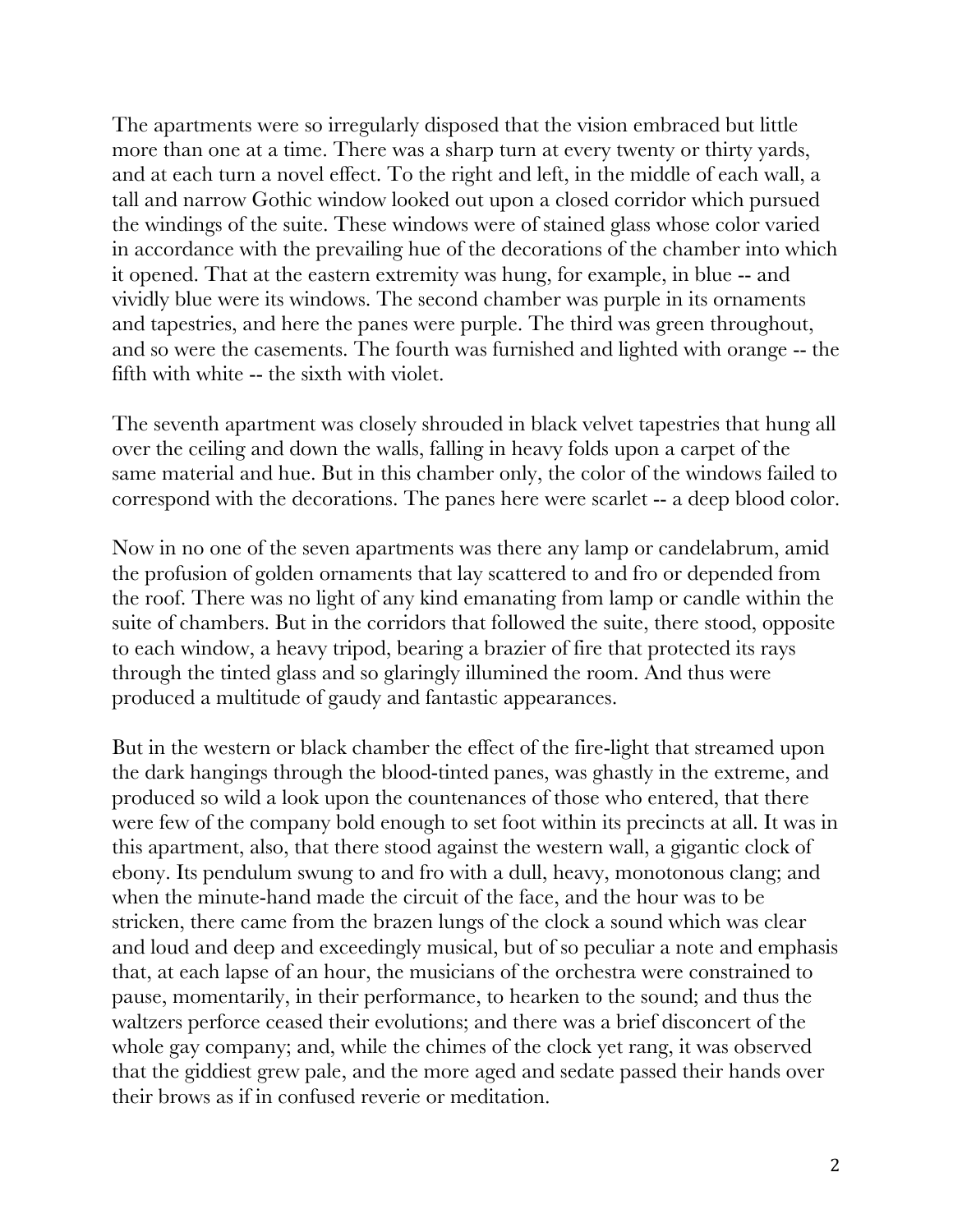But when the echoes had fully ceased, a light laughter at once pervaded the assembly; the musicians looked at each other and smiled as if at their own nervousness and folly, and made whispering vows, each to the other, that the next chiming of the clock should produce in them no similar emotion; and then, after the lapse of sixty minutes, (which embrace three thousand and six hundred seconds of the Time that flies,) there came yet another chiming of the clock, and then were the same disconcert and tremulousness and meditation as before.

But, in spite of these things, it was a gay and magnificent revel. The tastes of the duke were peculiar. He had a fine eye for colors and effects. He disregarded the decora of mere fashion. His plans were bold and fiery, and his conceptions glowed with barbaric lustre. There are some who would have thought him mad. His followers felt that he was not. It was necessary to hear and see and touch him to be sure that he was not.

He had directed, in great part, the moveable embellishments of the seven chambers, upon occasion of this great fete; and it was his own guiding taste which had given character to the masqueraders. Be sure they were grotesque. There were much glare and glitter and piquancy and phantasm -- much of what has been since seen in "Hernani." There were arabesque figures with unsuited limbs and appointments. There were delirious fancies such as the madman fashions. There was much of the beautiful, much of the wanton, much of the bizarre, something of the terrible, and not a little of that which might have excited disgust. To and fro in the seven chambers there stalked, in fact, a multitude of dreams. And these -- the dreams -- writhed in and about, taking hue from the rooms, and causing the wild music of the orchestra to seem as the echo of their steps. And, anon, there strikes the ebony clock which stands in the hall of the velvet.

And then, for a moment, all is still, and all is silent save the voice of the clock. The dreams are stiff-frozen as they stand. But the echoes of the chime die away -- they have endured but an instant -- and a light, half- subdued laughter floats after them as they depart. And now again the music swells, and the dreams live, and writhe to and fro more merrily than ever, taking hue from the many-tinted windows through which stream the rays from the tripods. But to the chamber which lies mostwestwardly of the seven, there are now none of the maskers who venture; for the night is waning away; and there flows a ruddier light through the blood-colored panes; and the blackness of the sable drapery appals; and to him whose foot falls upon the sable carpet, there comes from the near clock of ebony a muffled peal more solemnly emphatic than any which reaches their ears who indulge in the more remote gaieties of the other apartments.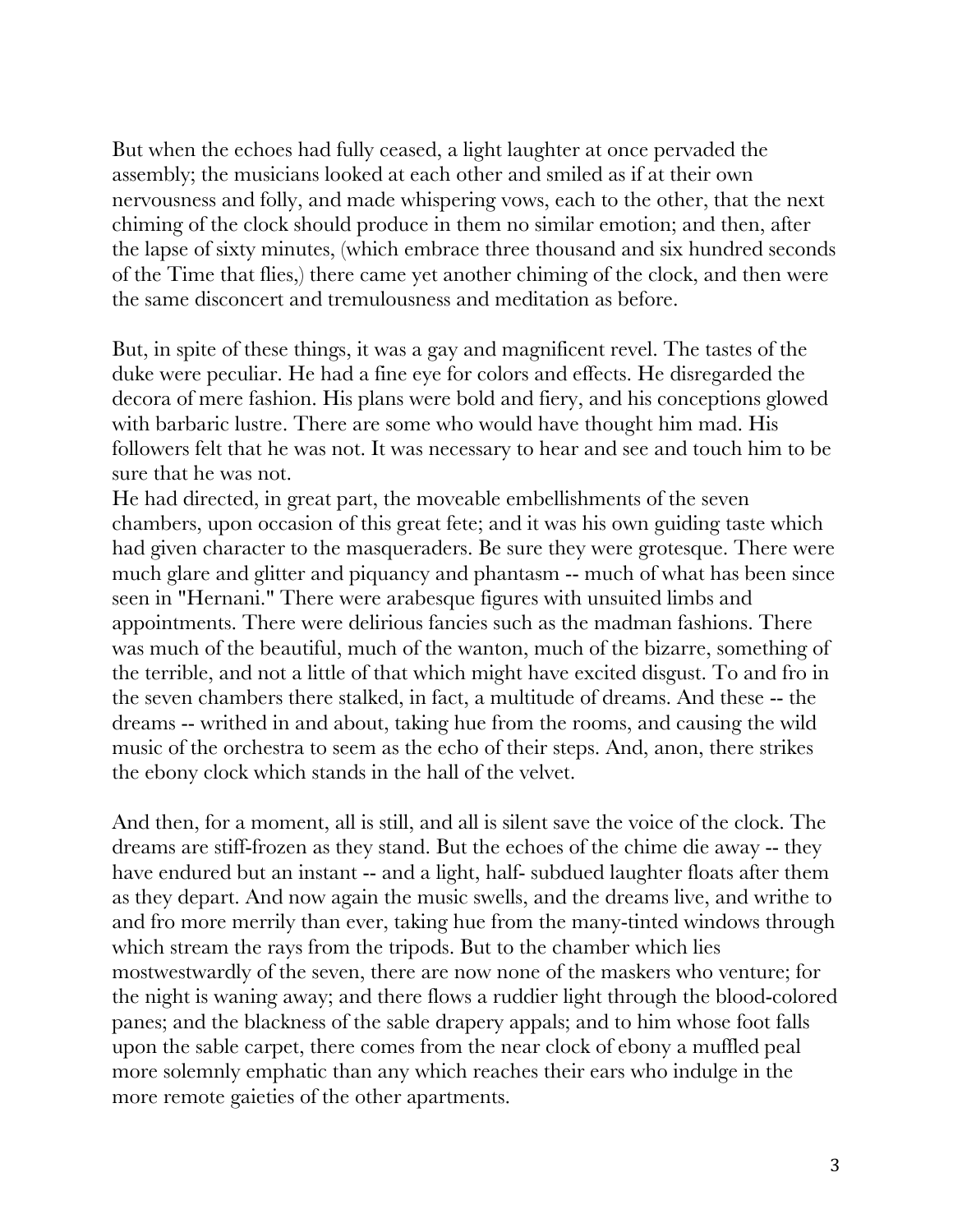But these other apartments were densely crowded, and in them beat feverishly the heart of life. And the revel went whirlingly on, until at length there commenced the sounding of midnight upon the clock. And then the music ceased, as I have told; and the evolutions of the waltzers were quieted; and there was an uneasy cessation of all things as before. But now there were twelve strokes to be sounded by the bell of the clock; and thus it happened, perhaps, that more of thought crept, with more of time, into the meditations of the thoughtful among those who revelled. And thus, too, it happened, perhaps, that before the last echoes of the last chime had utterly sunk into silence, there were many individuals in the crowd who had found leisure to become aware of the presence of a masked figure which had arrested the attention of no single individual before. And the rumor of this new presence having spread itself whisperingly around, there arose at length from the whole company a buzz, or murmur, expressive of disapprobation and surprise -- then, finally, of terror, of horror, and of disgust.

In an assembly of phantasms such as I have painted, it may well be supposed that no ordinary appearance could have excited such sensation. In truth the masquerade license of the night was nearly unlimited; but the figure in question had out-Heroded Herod, and gone beyond the bounds of even the prince's indefinite decorum. There are chords in the hearts of the most reckless which cannot be touched without emotion. Even with the utterly lost, to whom life and death are equally jests, there are matters of which no jest can be made. The whole company, indeed, seemed now deeply to feel that in the costume and bearing of the stranger neither wit nor propriety existed. The figure was tall and gaunt, and shrouded from head to foot in the habiliments of the grave. The mask which concealed the visage was made so nearly to resemble the countenance of a stiffened corpse that the closest scrutiny must have had difficulty in detecting the cheat. And yet all this might have been endured, if not approved, by the mad revellers around. But the mummer had gone so far as to assume the type of the Red Death. His vesture was dabbled in blood -- and his broad brow, with all the features of the face, was besprinkled with the scarlet horror.

When the eyes of Prince Prospero fell upon this spectral image (which with a slow and solemn movement, as if more fully to sustain its role, stalked to and fro among the waltzers) he was seen to be convulsed, in the first moment with a strong shudder either of terror or distaste; but, in the next, his brow reddened with rage. "Who dares?" he demanded hoarsely of the courtiers who stood near him -- "who dares insult us with this blasphemous mockery? Seize him and unmask him -- that we may know whom we have to hang at sunrise, from the battlements!"